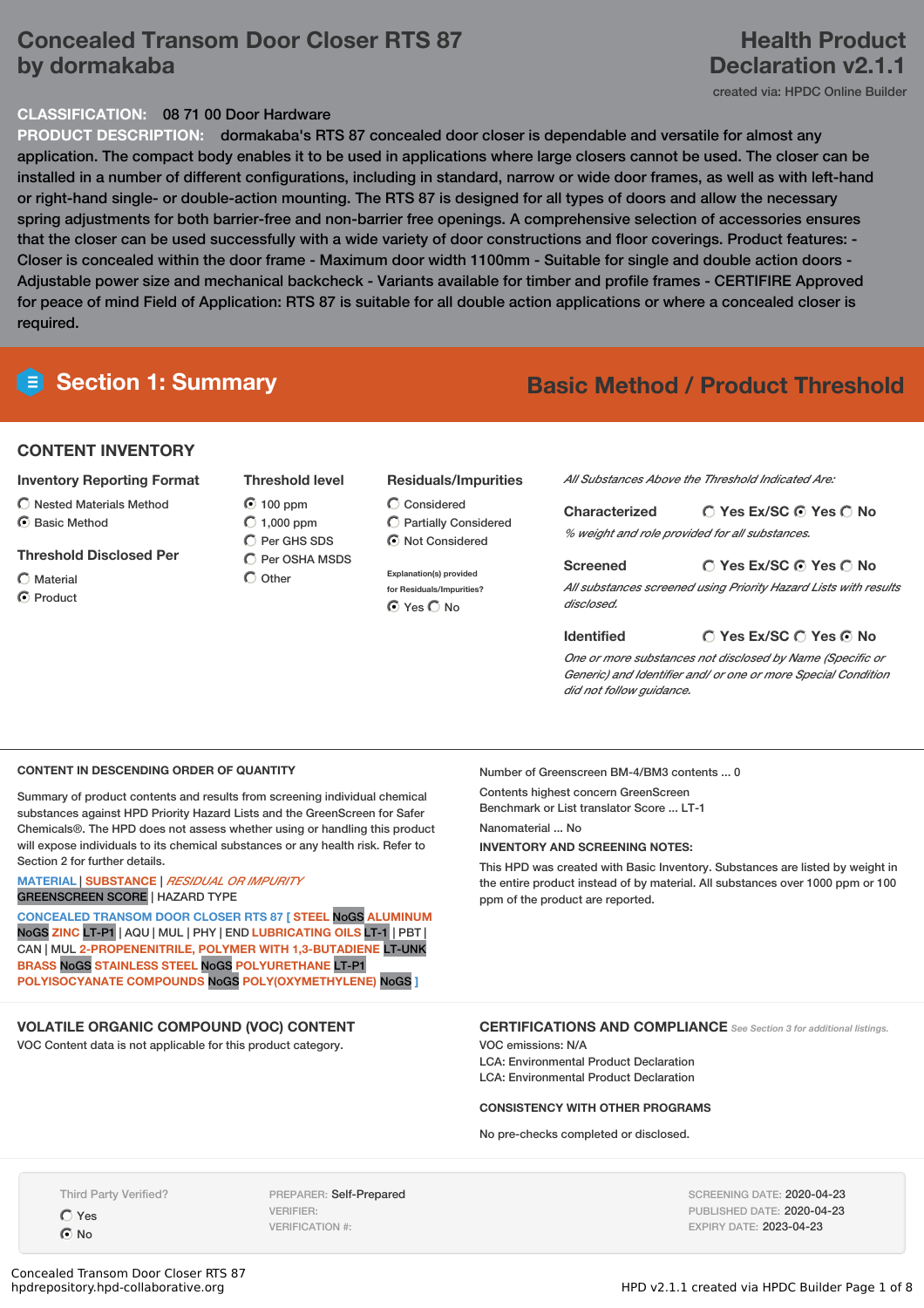This section lists contents in a product based on specific threshold(s) and reports detailed health information including hazards. This HPD *uses the inventory method indicated above, which is one of three possible methods:*

- *Basic Inventory method with Product-level threshold.*
- *Nested Material Inventory method with Product-level threshold*
- *Nested Material Inventory method with individual Material-level thresholds*

Definitions and requirements for the three inventory methods and requirements for each data field can be found in the HPD Open Standard *version 2.1.1, available on the HPDC website at: [www.hpd-collaborative.org/hpd-2-1-1-standard](https://www.hpd-collaborative.org/hpd-2-1-1-standard)*

# **CONCEALED TRANSOM DOOR CLOSER RTS 87**

PRODUCT THRESHOLD: 100 ppm **RESIDUALS** AND IMPURITIES CONSIDERED: No

RESIDUALS AND IMPURITIES NOTES: No residuals or impurities are expected in these materials at or above the inventory threshold. dormakaba products consist of finished components, and no chemical reactions are needed to develop our products.

OTHER PRODUCT NOTES: -

| <b>STEEL</b>                                                   |                        |          |                                   | ID: 12597-69-2                                 |  |  |
|----------------------------------------------------------------|------------------------|----------|-----------------------------------|------------------------------------------------|--|--|
| HAZARD SCREENING METHOD: Pharos Chemical and Materials Library |                        |          | HAZARD SCREENING DATE: 2020-04-23 |                                                |  |  |
| %: 44.10 - 44.10                                               | GS: NoGS               | RC: Both | NANO: No                          | ROLE: Closer body                              |  |  |
| <b>HAZARD TYPE</b>                                             | AGENCY AND LIST TITLES | WARNINGS |                                   |                                                |  |  |
| None found                                                     |                        |          |                                   | No warnings found on HPD Priority Hazard Lists |  |  |
| SUBSTANCE NOTES: -                                             |                        |          |                                   |                                                |  |  |
|                                                                |                        |          |                                   |                                                |  |  |
| <b>ALUMINUM</b>                                                |                        |          |                                   | ID: 91728-14-2                                 |  |  |

| HAZARD SCREENING METHOD: Pharos Chemical and Materials Library |                        |          | HAZARD SCREENING DATE: 2020-04-23 |                                                |  |  |
|----------------------------------------------------------------|------------------------|----------|-----------------------------------|------------------------------------------------|--|--|
| %: 43.90 - 43.90                                               | GS: NoGS               | RC: Both | nano: <b>No</b>                   | ROLE: Closer body                              |  |  |
| <b>HAZARD TYPE</b>                                             | AGENCY AND LIST TITLES | WARNINGS |                                   |                                                |  |  |
| None found                                                     |                        |          |                                   | No warnings found on HPD Priority Hazard Lists |  |  |

SUBSTANCE NOTES: The hazards associated with aluminum are dependent upon the form in which aluminum is provided. As aluminum is inert upon receipt by dormakaba and unlikely to leach from the product into the environment, the risk of exposure to aluminum components is negligible and the listed hazards can be deemed irrelevant to the end-user.

| <b>ZINC</b>                                                    |             |                                   |                 | D: <b>7440-66-6</b> |
|----------------------------------------------------------------|-------------|-----------------------------------|-----------------|---------------------|
| HAZARD SCREENING METHOD: Pharos Chemical and Materials Library |             | HAZARD SCREENING DATE: 2020-04-23 |                 |                     |
| %5.84                                                          | $GS: LT-PI$ | RC: None                          | nano: <b>No</b> | ROLE: Closer body   |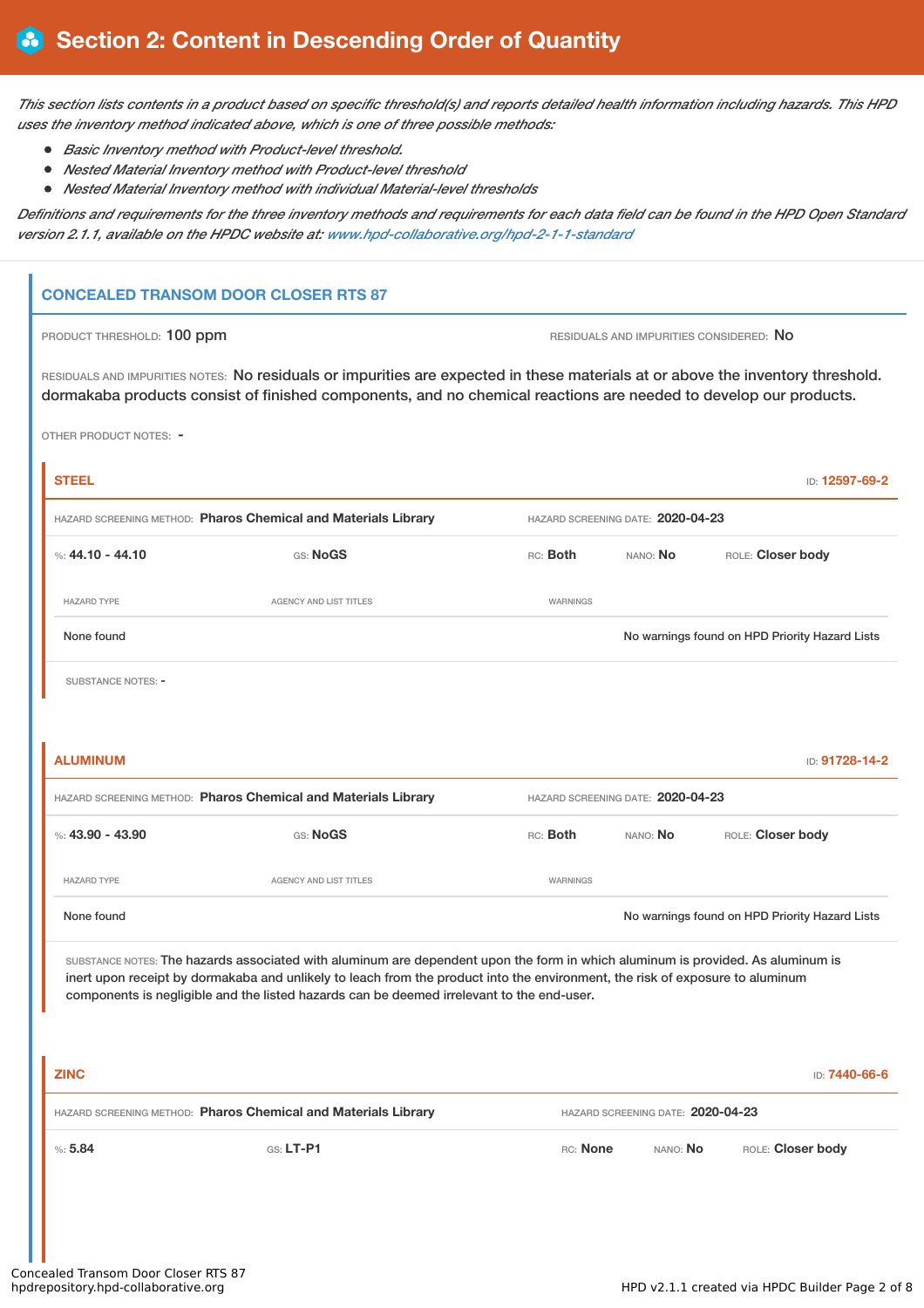| <b>HAZARD TYPE</b>         | AGENCY AND LIST TITLES                       | WARNINGS                                                                                            |
|----------------------------|----------------------------------------------|-----------------------------------------------------------------------------------------------------|
| <b>ACUTE AQUATIC</b>       | EU - GHS (H-Statements)                      | H400 - Very toxic to aquatic life                                                                   |
| <b>CHRON AQUATIC</b>       | EU - GHS (H-Statements)                      | H410 - Very toxic to aquatic life with long lasting effects                                         |
| <b>MULTIPLE</b>            | German FEA - Substances Hazardous to Waters  | Class 2 - Hazard to Waters                                                                          |
| PHYSICAL HAZARD (REACTIVE) | EU - GHS (H-Statements)                      | H250 - Catches fire spontaneously if exposed to air                                                 |
| PHYSICAL HAZARD (REACTIVE) | EU - GHS (H-Statements)                      | H <sub>260</sub> - In contact with water releases flammable gases which<br>may ignite spontaneously |
| <b>ENDOCRINE</b>           | <b>TEDX</b> - Potential Endocrine Disruptors | <b>Potential Endocrine Disruptor</b>                                                                |

SUBSTANCE NOTES: The hazards associated with zinc are dependent upon the form in which zinc is provided. As zinc is inert upon receipt by dormakaba and unlikely to leach from the closer into the environment, the risk of exposure to zinc components is negligible and the listed hazards can be deemed irrelevant to the end-user.

| <b>LUBRICATING OILS</b><br>ID: 74869-22-0                      |                                   |                                                                                                   |  |  |  |
|----------------------------------------------------------------|-----------------------------------|---------------------------------------------------------------------------------------------------|--|--|--|
| HAZARD SCREENING METHOD: Pharos Chemical and Materials Library |                                   | HAZARD SCREENING DATE: 2020-04-23                                                                 |  |  |  |
| %: 4.76                                                        | $GS: LT-1$                        | RC: None<br>NANO: No<br>ROLE: Hydraulic fluid                                                     |  |  |  |
| <b>HAZARD TYPE</b>                                             | AGENCY AND LIST TITLES            | <b>WARNINGS</b>                                                                                   |  |  |  |
| <b>PBT</b>                                                     | <b>EC - CEPA DSL</b>              | Persistent, Bioaccumulative and inherently Toxic (PBiTH) to<br>humans                             |  |  |  |
| <b>CANCER</b>                                                  | EU - GHS (H-Statements)           | H350 - May cause cancer                                                                           |  |  |  |
| <b>CANCER</b>                                                  | <b>EU - REACH Annex XVII CMRs</b> | Carcinogen Category 2 - Substances which should be<br>regarded as if they are Carcinogenic to man |  |  |  |
| <b>MULTIPLE</b>                                                | ChemSec - SIN List                | CMR - Carcinogen, Mutagen &/or Reproductive Toxicant                                              |  |  |  |
| <b>CANCER</b>                                                  | <b>EU - Annex VI CMRs</b>         | Carcinogen Category 1B - Presumed Carcinogen based on<br>animal evidence                          |  |  |  |
| <b>CANCER</b>                                                  | GHS - Australia                   | H350 - May cause cancer                                                                           |  |  |  |
|                                                                |                                   |                                                                                                   |  |  |  |

SUBSTANCE NOTES: Hydraulic fluid used to regulate door closing speed. Users operating the door are not exposed to the oil, which is fully contained by the metal encasement of the closer. As such, the actual risks associated with the closer's installation and use in a building are minimal and the listed hazards can be deemed irrelevant to the end-user.

| 2-PROPENENITRILE, POLYMER WITH 1,3-BUTADIENE<br><b>ID: 9003-18-3</b> |                                                                |                                   |                      |                                                |
|----------------------------------------------------------------------|----------------------------------------------------------------|-----------------------------------|----------------------|------------------------------------------------|
|                                                                      | HAZARD SCREENING METHOD: Pharos Chemical and Materials Library | HAZARD SCREENING DATE: 2020-04-23 |                      |                                                |
| %: $0.45 - 0.45$                                                     | <b>GS: LT-UNK</b>                                              | <b>RC:</b> None                   | ROLE: <b>O-rings</b> |                                                |
| <b>HAZARD TYPE</b>                                                   | AGENCY AND LIST TITLES                                         | WARNINGS                          |                      |                                                |
| None found                                                           |                                                                |                                   |                      | No warnings found on HPD Priority Hazard Lists |
| SUBSTANCE NOTES: -                                                   |                                                                |                                   |                      |                                                |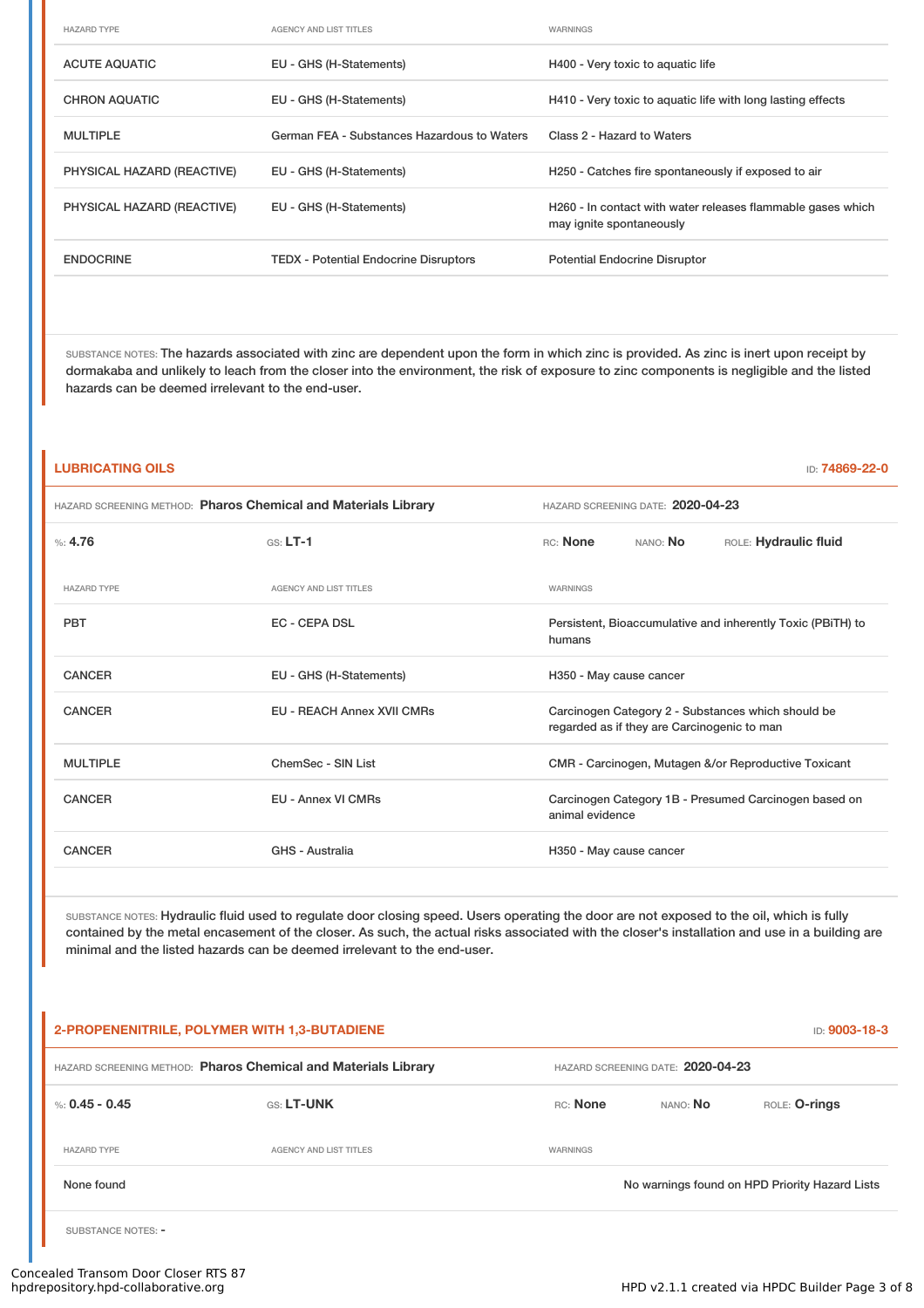| HAZARD SCREENING METHOD: Pharos Chemical and Materials Library<br>HAZARD SCREENING DATE: 2020-04-23 |                                                                |                 |                                   |                                                |  |  |
|-----------------------------------------------------------------------------------------------------|----------------------------------------------------------------|-----------------|-----------------------------------|------------------------------------------------|--|--|
| %: $0.21 - 0.21$                                                                                    | GS: NoGS                                                       | RC: Both        | ROLE: Closer body<br>NANO: No     |                                                |  |  |
| <b>HAZARD TYPE</b>                                                                                  | AGENCY AND LIST TITLES                                         | WARNINGS        |                                   |                                                |  |  |
| None found                                                                                          |                                                                |                 |                                   | No warnings found on HPD Priority Hazard Lists |  |  |
| SUBSTANCE NOTES: -                                                                                  |                                                                |                 |                                   |                                                |  |  |
|                                                                                                     |                                                                |                 |                                   |                                                |  |  |
| <b>STAINLESS STEEL</b>                                                                              |                                                                |                 |                                   | ID: 12597-68-1                                 |  |  |
|                                                                                                     | HAZARD SCREENING METHOD: Pharos Chemical and Materials Library |                 | HAZARD SCREENING DATE: 2020-04-23 |                                                |  |  |
| % 0.21                                                                                              | GS: NoGS                                                       | RC: <b>Both</b> | NANO: No                          | ROLE: Screws                                   |  |  |
| <b>HAZARD TYPE</b>                                                                                  | AGENCY AND LIST TITLES                                         | WARNINGS        |                                   |                                                |  |  |
| None found                                                                                          |                                                                |                 |                                   | No warnings found on HPD Priority Hazard Lists |  |  |
| SUBSTANCE NOTES: 340                                                                                |                                                                |                 |                                   |                                                |  |  |
|                                                                                                     |                                                                |                 |                                   |                                                |  |  |
| <b>POLYURETHANE</b>                                                                                 |                                                                |                 |                                   | ID: 64440-88-6                                 |  |  |
|                                                                                                     | HAZARD SCREENING METHOD: Pharos Chemical and Materials Library |                 | HAZARD SCREENING DATE: 2020-04-23 |                                                |  |  |
| %: $0.17 - 0.25$                                                                                    | $GS: LT-P1$                                                    | RC: None        | NANO: No                          | ROLE: Paint                                    |  |  |
| <b>HAZARD TYPE</b>                                                                                  | AGENCY AND LIST TITLES                                         | WARNINGS        |                                   |                                                |  |  |
| None found                                                                                          |                                                                |                 |                                   | No warnings found on HPD Priority Hazard Lists |  |  |
| SUBSTANCE NOTES: -                                                                                  |                                                                |                 |                                   |                                                |  |  |
|                                                                                                     |                                                                |                 |                                   |                                                |  |  |
| <b>POLYISOCYANATE COMPOUNDS</b>                                                                     |                                                                |                 |                                   | ID: Not registered                             |  |  |
|                                                                                                     | HAZARD SCREENING METHOD: Pharos Chemical and Materials Library |                 | HAZARD SCREENING DATE: 2020-04-23 |                                                |  |  |
| %: $0.14 - 0.21$                                                                                    | GS: NoGS                                                       | RC: None        | NANO: No                          | ROLE: Primer                                   |  |  |
| <b>HAZARD TYPE</b>                                                                                  | AGENCY AND LIST TITLES                                         | WARNINGS        |                                   |                                                |  |  |
| None found                                                                                          |                                                                |                 |                                   | No warnings found on HPD Priority Hazard Lists |  |  |
| SUBSTANCE NOTES: -                                                                                  |                                                                |                 |                                   |                                                |  |  |
|                                                                                                     |                                                                |                 |                                   |                                                |  |  |
| POLY(OXYMETHYLENE)                                                                                  |                                                                |                 |                                   | ID: 9002-81-7                                  |  |  |
|                                                                                                     | HAZARD SCREENING METHOD: Pharos Chemical and Materials Library |                 | HAZARD SCREENING DATE: 2020-04-23 |                                                |  |  |
| %: $0.12 - 0.12$                                                                                    | GS: NoGS                                                       | RC: None        | NANO: No                          | ROLE: Closer body                              |  |  |

**BRASS** ID: **12597-71-6**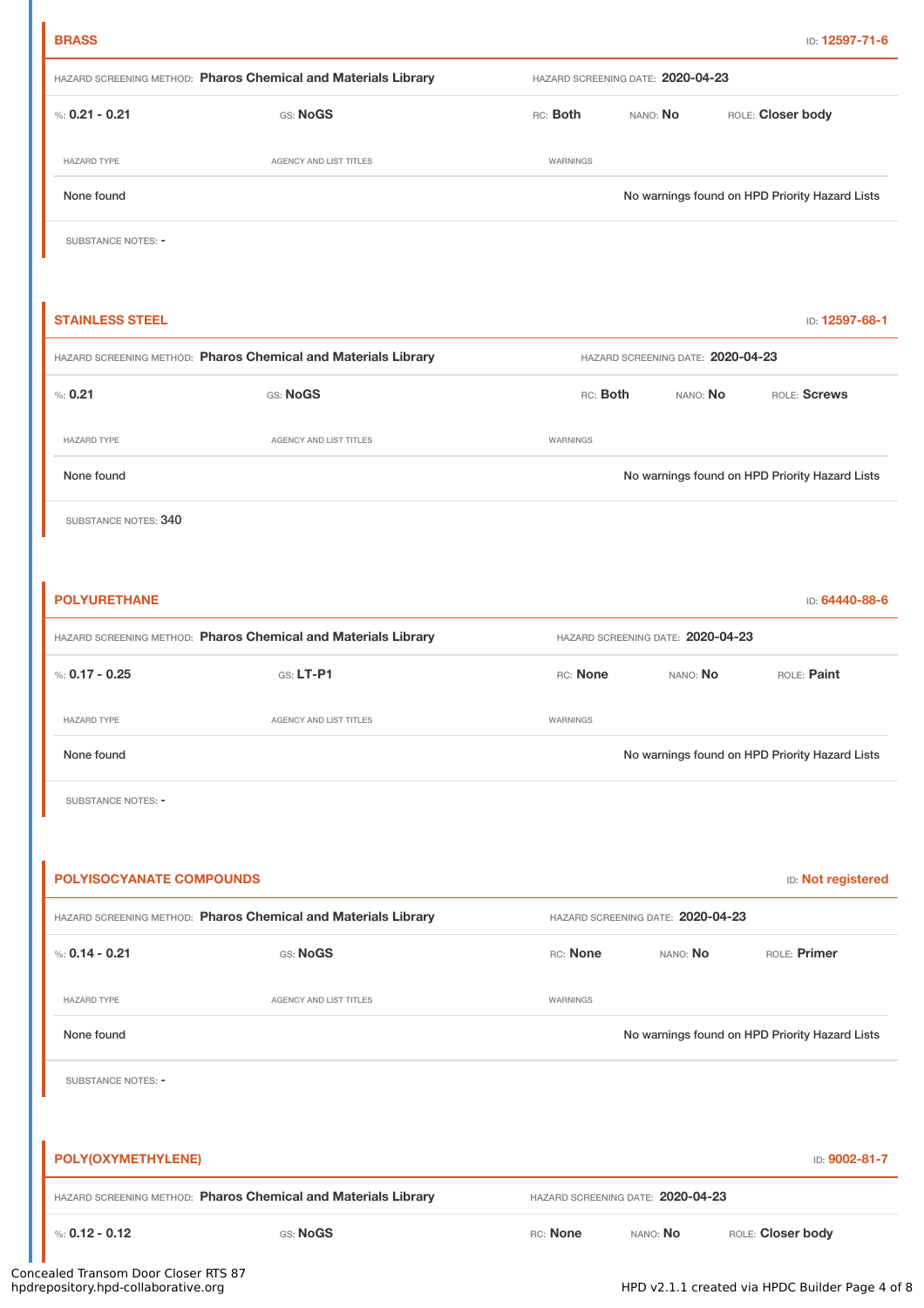HAZARD TYPE **AGENCY AND LIST TITLES** WARNINGS

None found Now arrings found on HPD Priority Hazard Lists

SUBSTANCE NOTES: -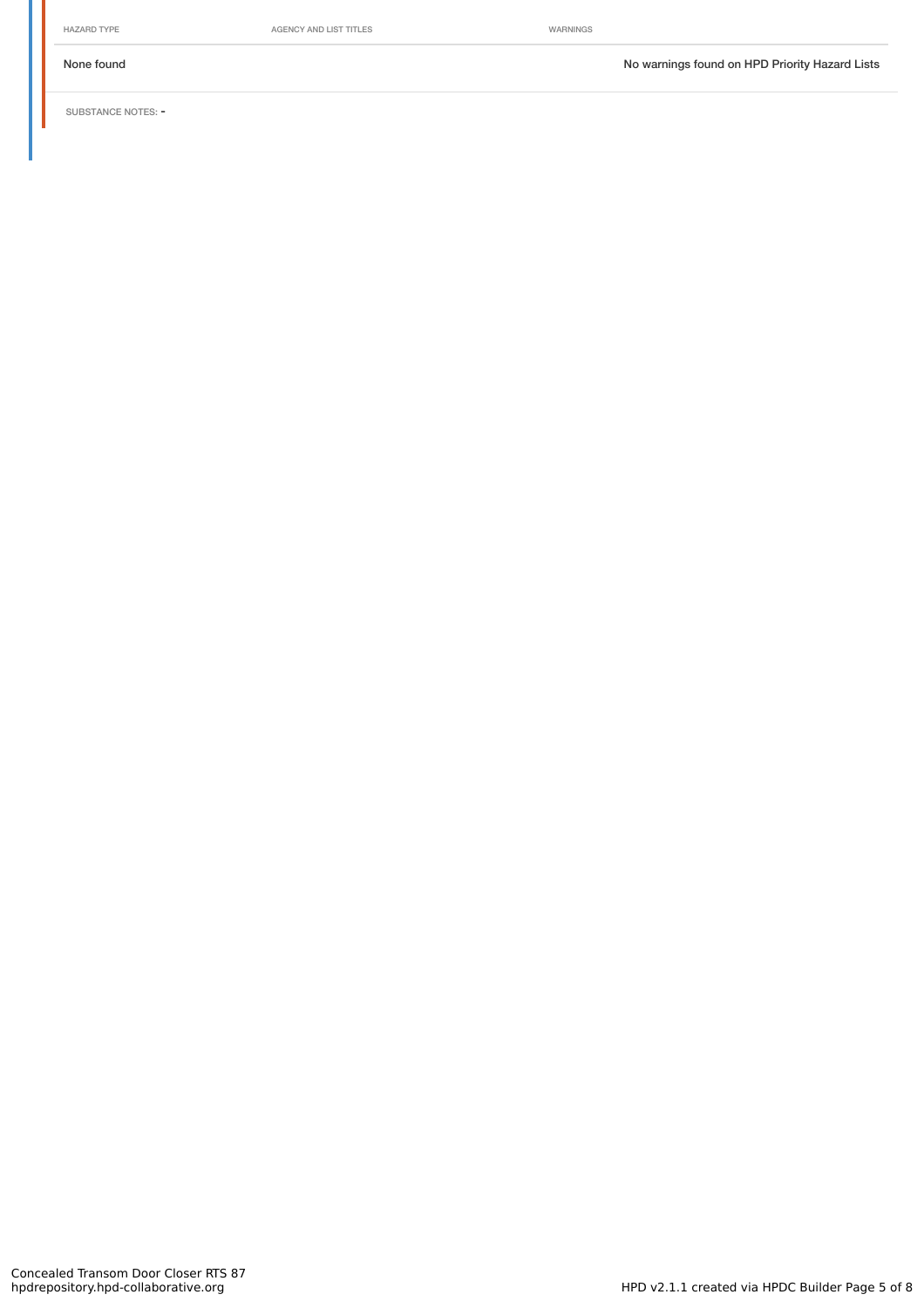This section lists applicable certification and standards compliance information for VOC emissions and VOC content. Other types of health *or environmental performance testing or certifications completed for the product may be provided.*

| <b>VOC EMISSIONS</b>                                                                                                                                                                                                                                            | N/A                               |                     |                                                |                                              |                                                      |
|-----------------------------------------------------------------------------------------------------------------------------------------------------------------------------------------------------------------------------------------------------------------|-----------------------------------|---------------------|------------------------------------------------|----------------------------------------------|------------------------------------------------------|
| CERTIFYING PARTY: Self-declared<br>APPLICABLE FACILITIES: This HPD is for a product that<br>is NOT liquid/wet applied.<br><b>CERTIFICATE URL:</b>                                                                                                               | <b>ISSUE DATE: 2020-04-</b><br>23 | <b>EXPIRY DATE:</b> | CERTIFIER OR LAB: N/A                          |                                              |                                                      |
| CERTIFICATION AND COMPLIANCE NOTES:                                                                                                                                                                                                                             |                                   |                     |                                                |                                              |                                                      |
| <b>LCA</b>                                                                                                                                                                                                                                                      |                                   |                     | <b>Declaration</b>                             |                                              | <b>Environmental Product</b>                         |
| CERTIFYING PARTY: Third Party<br>APPLICABLE FACILITIES: Singapore<br><b>CERTIFICATE URL:</b><br>https://www.dormakaba.com/resource/blob/17108/94c41e717502cddbda4b86000ba93926/epd-<br>ule-bts-75-v---rts-87-en-data.pdf<br>CERTIFICATION AND COMPLIANCE NOTES: |                                   |                     | <b>ISSUE</b><br>DATE:<br>$2014 -$<br>$10 - 28$ | <b>EXPIRY</b><br>DATE:<br>2019-<br>$10 - 27$ | <b>CERTIFIER OR</b><br>LAB: <b>UL</b><br>Environment |

| <b>LCA</b>                                                                                                                                                                                                           |                                             | <b>Environmental Product</b><br><b>Declaration</b> |                                                                                               |  |  |
|----------------------------------------------------------------------------------------------------------------------------------------------------------------------------------------------------------------------|---------------------------------------------|----------------------------------------------------|-----------------------------------------------------------------------------------------------|--|--|
| CERTIFYING PARTY: Third Party<br>APPLICABLE FACILITIES: Singapore<br><b>CERTIFICATE URL:</b><br>https://www.dormakaba.com/resource/blob/17210/03566ee3ee27536e889202de65183060/epd-<br>bts-75-v---rts-87-en-data.pdf | <b>ISSUE</b><br>DATE:<br>2014-<br>$10 - 28$ | <b>EXPIRY</b><br>DATE:<br>$2020 -$<br>$10 - 27$    | <b>CERTIFIER</b><br>OR LAB:<br>Institut<br><b>Bauen</b><br>und<br><b>Umwelt</b><br>e.V. (IBU) |  |  |
|                                                                                                                                                                                                                      |                                             |                                                    |                                                                                               |  |  |

CERTIFICATION AND COMPLIANCE NOTES:

# **H** Section 4: Accessories

This section lists related products or materials that the manufacturer requires or recommends for installation (such as adhesives or fasteners), maintenance, cleaning, or operations. For information relating to the contents of these related products, refer to their applicable *Health Product Declarations, if available.*

No accessories are required for this product.

# **Section 5: General Notes**

dormakaba has resulted from the merger of the two well-established brands Dorma and Kaba, both known for their expertise in the area of smart and secure access solutions. Together we stand for more than 150 years of security and reliability. Our master brand dormakaba stands for our offering of products, solutions and services for secure access to buildings and rooms from a single source. Our global brand power supports us to become the trusted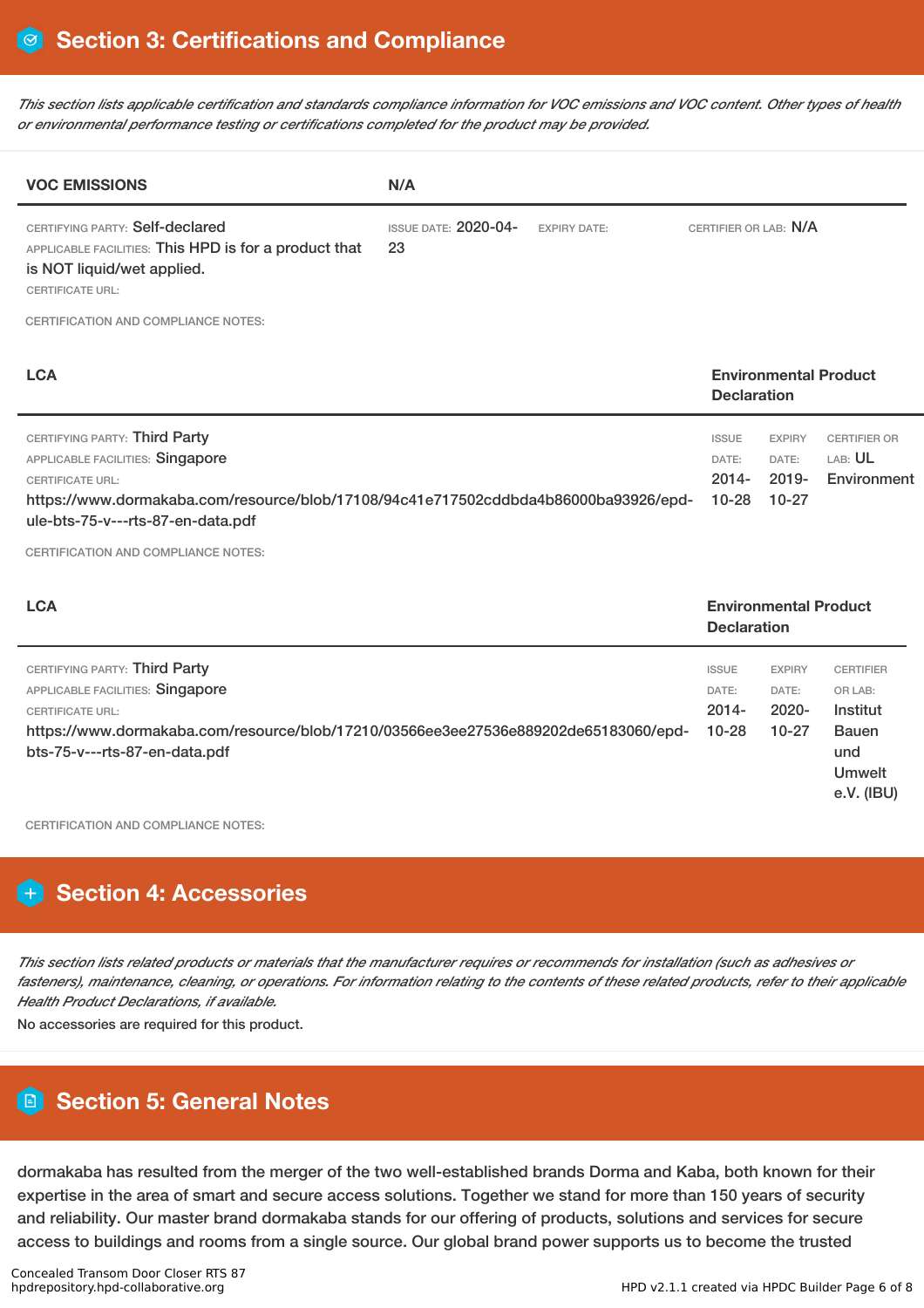industry leader. For more information, please go to: www.dormakaba.com. The information contained in this HPD is to be used only as a voluntary information on our products. dormakaba makes no representation or warranty as to the completeness or accuracy of the information contained herein. The products and specifications set forth in this HPD are subject to change without notice and dormakaba disclaims any and all liability for such changes. The information contained herein is provided without warranties of any kind, either express or implied, and dormakaba disclaims any and all liability for typographical, printing, or production errors or changes affecting the specifications contained herein. dormakaba DISCLAIMS ALL WARRANTIES, EXPRESS OR IMPLIED, INCLUDING, BUT NOT LIMITED TO, THE IMPLIED WARRANTIES OF MERCHANTABILITY AND FITNESS FOR A PARTICULAR PURPOSE. IN NO EVENT WILL dormakaba BE LIABLE FOR ANY INCIDENTAL, INDIRECT OR CONSEQUENTIAL DAMAGES ARISING FROM THE SALE OR USE OF ANY PRODUCT. All sales of products shall be subject to dormakaba's applicable General Terms and Conditions, a copy of which will be provided by your local dormakaba organisation upon request.